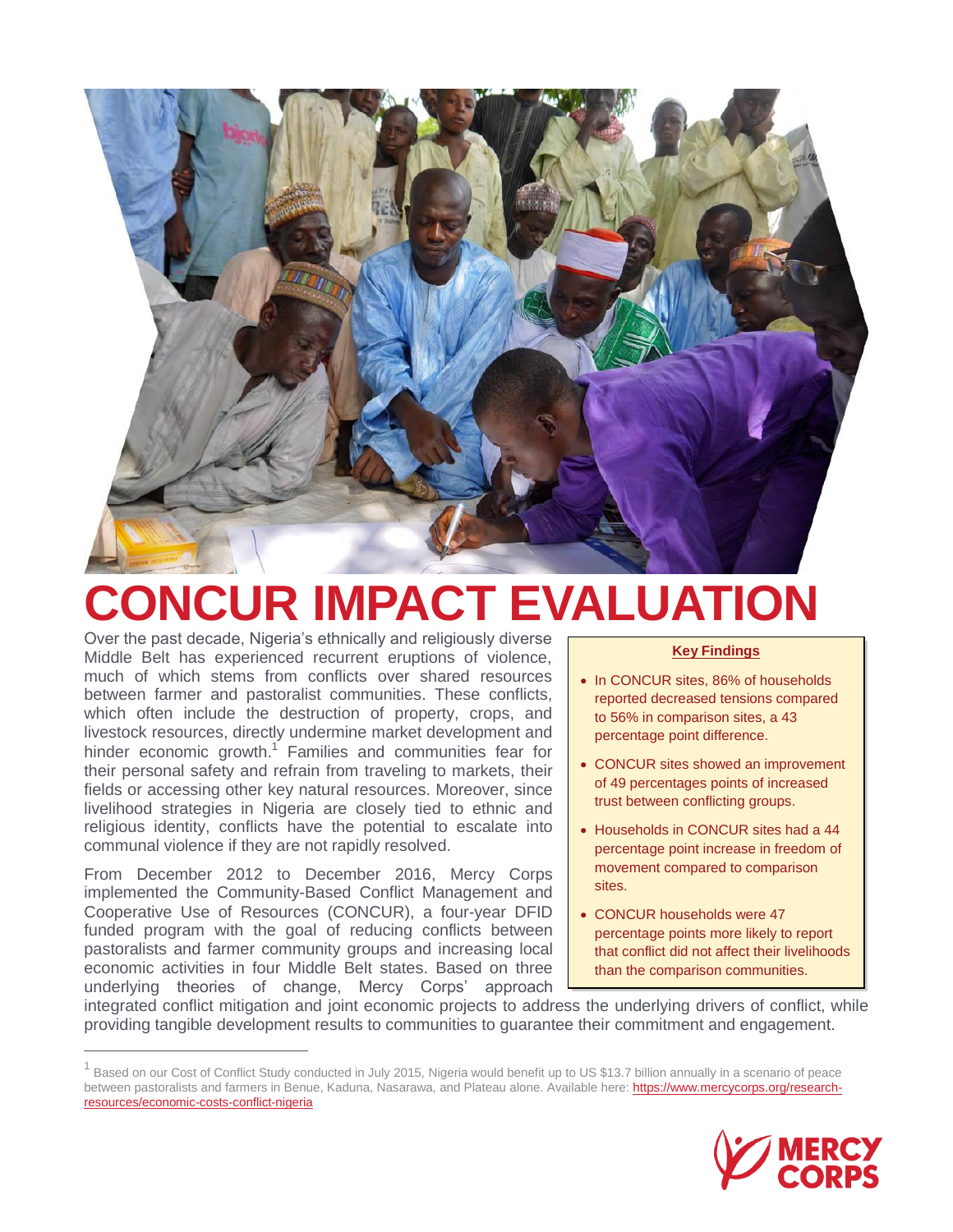### **Program and Evaluation Objectives**

CONCUR had three main objectives: 1) Build capacity of local leaders to resolve community conflicts in an inclusive, sustainable manner; 2) increase cooperation across conflict lines around economic activity and natural resource management; and 3) generate support for long-term policy solutions among local and national leaders through business-led research and advocacy. Mercy Corps worked with Causal Design to conduct an impact evaluation that would answer the following key question: *What was the impact of the CONCUR program on peace, security, and economic outcomes in targeted communities?* We collected data from 1,806 community household baseline surveys and 1,276 endline surveys in ten CONCUR and six comparison sites.

## **Key Findings**

#### **Did the CONCUR program impact peace and security outcomes in the targeted communities relative to the comparison communities?**

- **Reduced tensions:** In CONCUR sites, 86% of households reported decreased tensions compared to 56% in comparison sites, a 43 percentage point difference.
- **Increased freedom of movement:** While total freedom of movement increased in both CONCUR and comparison sites, we found that households in CONCUR sites had a 44 percentage point increase in freedom of movement compared to comparison sites (see Figure 1).
- **Increased trust:** CONCUR sites showed a total improvement of 49 percentage points relative to the comparison sites (see Figure 2).



- **Improved conflict management:** While at baseline, CONCUR sites felt that disputes were less likely to be resolved successfully than comparison sites, by endline, people in CONCUR sites were more likely to say disputes were resolved successfully than in comparison sites. This points to the effectiveness of the program's trained mediators and their ability to utilize negotiation techniques to resolve conflicts before they escalated into violence.
- **More peaceful shared resource management:** At endline, respondents from CONCUR sites reported more peaceful management of shared resources than those in comparison sites. This is the inverse of what we saw at baseline.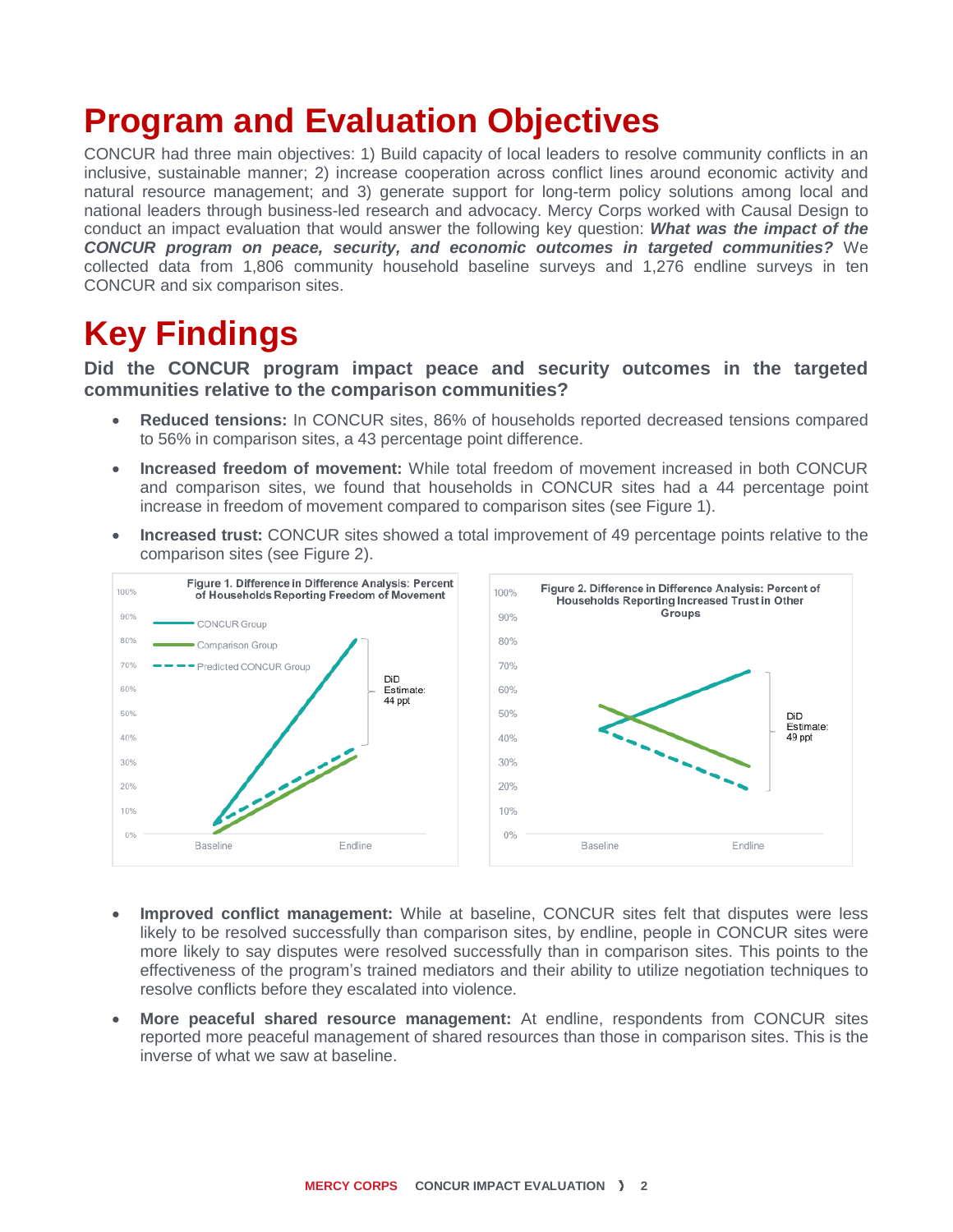#### **What was CONCUR's impact on economic outcomes relative to comparison communities?**

- **Reduced negative economic impact:** Communities who engaged in CONCUR activities were 47 percentage points more likely to report that conflict did not affect their livelihoods than those in comparison communities (see Figure 3).
- **Improved economic stability perceptions does not equal improved economic activity:**  CONCUR positively affected household perceptions of economic stability; however, when we analyzed specific indicators of household economic activity, such as access to goods and work opportunities, we did not detect any greater improvement in CONCUR sites



relative to the comparison sites (44 percentage points and 42 percentage points respectively).

**Income and investments<sup>2</sup> increased in both targeted and comparison sites: 70% of CONCUR** households said their income had increased over the past year, and 72% over the past three years – versus 75% and 74% of comparison households, respectively; these differences were not statistically significant. We also saw no difference in investment in productive assets between the two groups – cultivating new land, purchasing livestock, or productive equipment.

#### **Conclusion**

 $\overline{a}$ 

Based on the findings of the CONCUR program, we see that an investment in conflict management skills for leaders to effectively mediate disputes between conflicting pastoralist and farmer communities in Nigeria's Middle Belt improved security and hence freedom of movement in our program areas. In total, program participants resolved 522 disputes addressing a variety of conflicts such as cattle rustling, grazing rights, and access to water. Additionally, as trained leaders successfully resolved conflicts, they influenced the overall levels of tensions in CONCUR sites. In parallel, joint economic projects likely increased trust that also reduced overall tensions in the CONCUR sites. The projects provided a space for pastoralist and farmer communities to engage in more frequent, positive interactions, which in turn fostered even more trust between the groups. This improved social cohesion in CONCUR areas facilitated increased freedom of movement to access resources and markets without fear of violence. Moreover, seeing that people could resolve disputes peacefully created an environment where people could work together collaboratively across conflict lines, and those collaborations created an environment where people were willing to try to resolve differences peacefully—a positive feedback loop.

Our analysis also shows that households in CONCUR sites believed their livelihoods were sheltered from the disruptive effects of conflict relative to comparison sites. We were not able however to observe any significant change in economic outcomes like income or investments in assets at the time of this evaluation. This is not surprising due to previous studies showing that economic and income growth lag behind reductions in conflict by up to a decade.<sup>3</sup> So as households in the CONCUR sites recognize a decline in conflict and understand the reduced risk of violence, these households require more time to accumulate their resources and take advantage of those investment opportunities.

 $<sup>2</sup>$  Mercy Corps piloted new ways to capture change in income and investments in the endline survey only; thus, we did not have baseline data</sup> to conduct a complete impact analysis for these particular economic indicators.

<sup>&</sup>lt;sup>3</sup> In Rwanda, areas more heavily affected by conflict still lagged behind less-affected regions six years after the 1994 genocide, while a country-level analysis of post-conflict countries showed that aid become most effective in years 4-10 after conflict has ended. In Nigeria's Middle Belt, this lag between the end of hostilities and any economic growth makes sense. Mercy Corps, *Final Impact Evaluation,* Dec 2016.